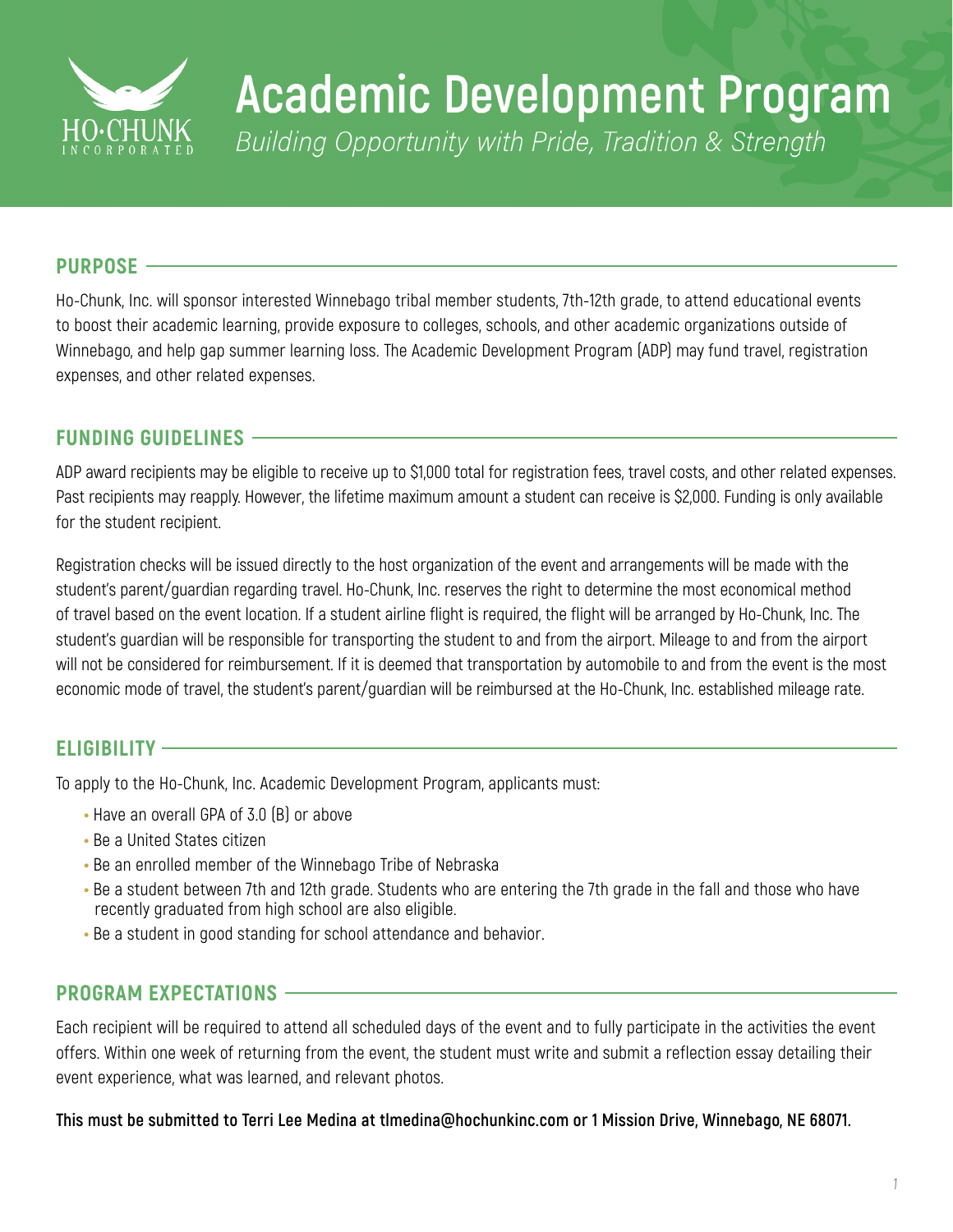

# **HOW TO APPLY**

All applicants must submit the following items:

- Completed Ho-Chunk, Inc. ADP application forms, including the Liability Release Form and Student Code of Conduct Agreement, both signed by the student and parent/guardian. (Pages  $3-5$ )
- Flyer and/or registration form that outlines the event dates, costs, location, schedule, etc.
- Proof of Winnebago enrollment and/or descendance. Tribal ID, Letter of Acceptance, etc.
- Grade transcript or report that is signed and dated by school staff
- For 7th-8th grades, list of community and school activities. For 9th-12th grades, inlcude a one-page resume.
- One page statement written by the student that answers: What do you hope to gain by attending this event?

**Applications must be submitted at least four weeks before the event begins to allow adequate time for registration and travel considerations.** Applications not received four weeks in advance will be considered on a case-by-case basis. Sports camps are not eligible for this program.

#### **SUBMIT**

Please print or download the following forms, complete the information, and submit all required items by mail or email. **Incomplete applications will not be considered.**

#### **OPTION 1: PRINT & MAIL**

 $\rightarrow$  Terri Lee Medina 1 Mission Drive Winnebago, NE 68071

#### **OPTION 2: DOWNLOAD & EMAIL\***

 $\rightarrow$  tlmedina@hochunkinc.com

**\*A single PDF attachment, containing all required documents, is preferred.**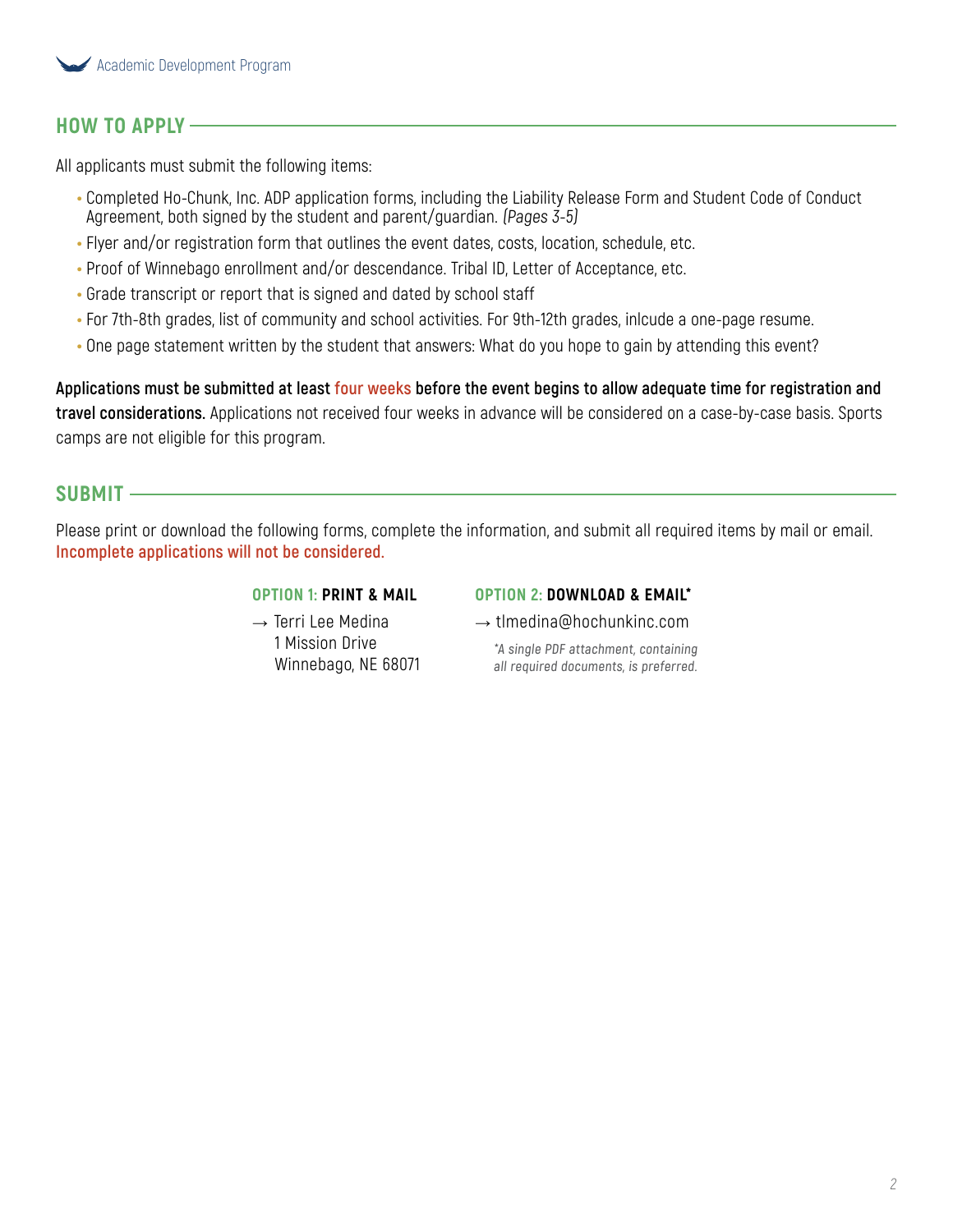# **APPLICATION FORM**

All applicants must complete and submit this form, along with all other required documents listed on the previous page, at least four weeks before the event. Questions can be directed to Terri Lee Medina at tlmedina@hochunkinc.com or 402-878-2809 x1326.

| <b>Student Name:</b>                                                                        |                                                              |      |  |  |  |
|---------------------------------------------------------------------------------------------|--------------------------------------------------------------|------|--|--|--|
| Mailing Address:                                                                            |                                                              |      |  |  |  |
| Email:                                                                                      | Phone Number:                                                |      |  |  |  |
| Have you ever participated in the Ho-Chunk, Inc. Academic Development Program?<br>No<br>Yes |                                                              |      |  |  |  |
| If yes, when:                                                                               |                                                              |      |  |  |  |
| Name & Address of School:                                                                   |                                                              |      |  |  |  |
| Grade:<br>7th<br>8th<br>9th                                                                 | 12th<br>Other:<br>10th<br>11th                               | GPA: |  |  |  |
| What is the educational event you would like to attend?                                     |                                                              |      |  |  |  |
| Event Date(s):                                                                              | Are you able to commit to attending the entire event?<br>Yes | No   |  |  |  |
| Estimate the cost to attend this event.                                                     |                                                              |      |  |  |  |
| Event Registration:                                                                         | If you list Other Related Expenses, please briefly           |      |  |  |  |
| Travel Expense:                                                                             | describe what those may be.                                  |      |  |  |  |
| Other Related Expenses:                                                                     |                                                              |      |  |  |  |
| Total:                                                                                      |                                                              |      |  |  |  |
| <b>PARENT/GUARDIAN INFORMATION &amp; AUTHORIZATION</b>                                      |                                                              |      |  |  |  |
| Parent/Guardian Name:                                                                       |                                                              |      |  |  |  |

| Mailing Address: |               |
|------------------|---------------|
| Email:           | Phone Number: |

**My signature verifies that my child has my permission to attend the event described in this application.**

| Signature: | Date: |  |
|------------|-------|--|
|            |       |  |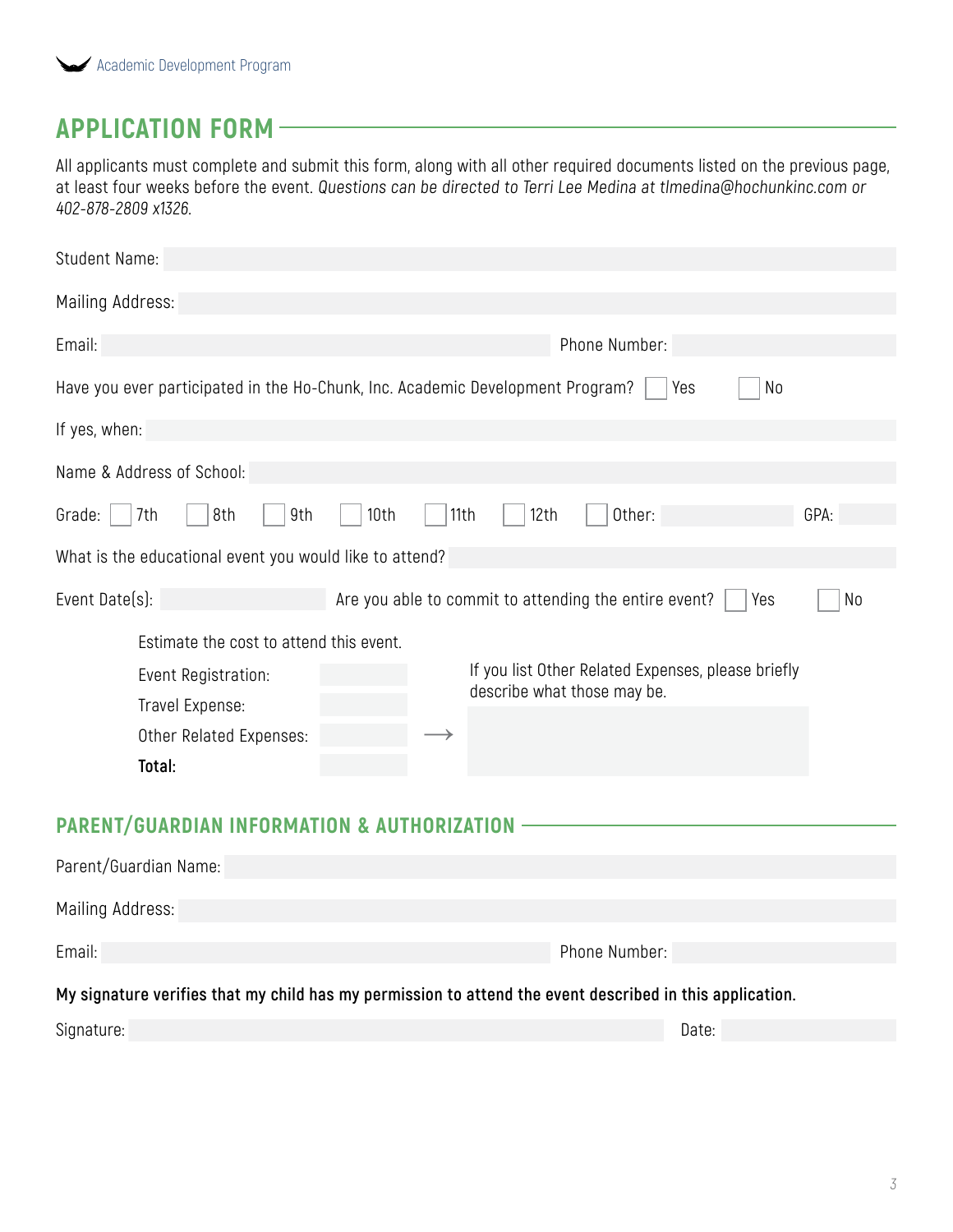Child's Name:

# **LIABILITY RELEASE FORM**

In consideration for being accepted by Ho-Chunk, Inc. for participation in the Academic Development Program ("Program"), we (I), on behalf of our/my child-participant who is under the age of 21 years, agree to hold harmless Ho-Chunk, Inc., its officer, directors, employees and agents from any and all liability, injury, loss, cost, damage, attorney's fees or other expenses which may be sustained or incurred by our/my child as a result of or arising out of, or connected with our/my child's participation in the Program from any cause. This liability release is specifically intended to include any negligence, active negligence or primary liability of the Program, its sponsors, organizers, agents, and employees, and any owner, operator, lessee, or other provider of facilities for the Program and their agents and employees, as well as the responsibility of any other person.

As further consideration, we (I) assume all risks and hazards incidental to our/my child's participation in the Program, including transportation to and from the Program. We (I) fully and forever release and discharge Ho-Chunk, Inc., its officer, directors, employees and agents, from any and all claims, agreements, action, suits, obligations, injuries, loss of life, judgments and liabilities of whatever kind or nature, whether now known or unknown, which might be alleged in connection with or attributable to the Program, its sponsors, organizers, agents, and employees, and any owner, operator, lessee, or other provider of facilities for the Program and their agents and employees, as well as the responsibility of any other person. It is understood that this release is given to Ho-Chunk, Inc. in exchange for sponsoring our/my child's participation in the Program.

Further, authorization and permission is hereby given to Ho-Chunk, Inc. to furnish any necessary transportation, food and lodging for this child-participant.

We (I) are the parent(s) or legal guardian(s) of this child-participant, and hereby grant our/my permission for our/my child to participate fully in all trip and event activities of the Program.

| CHILLES NATHE:               |       |
|------------------------------|-------|
| Parent/Guardian Signature 1: | Date: |
| Parent Signature 2:          | Date: |

Both parents must sign this liability release form unless parents are separated or divorced, in which case the custodial parent or legal guardian must sign.

| <b>EMERGENCY CONTACT</b>       |               |
|--------------------------------|---------------|
| <b>Emergency Contact Name:</b> |               |
| Relationship to Child:         | Phone Number: |